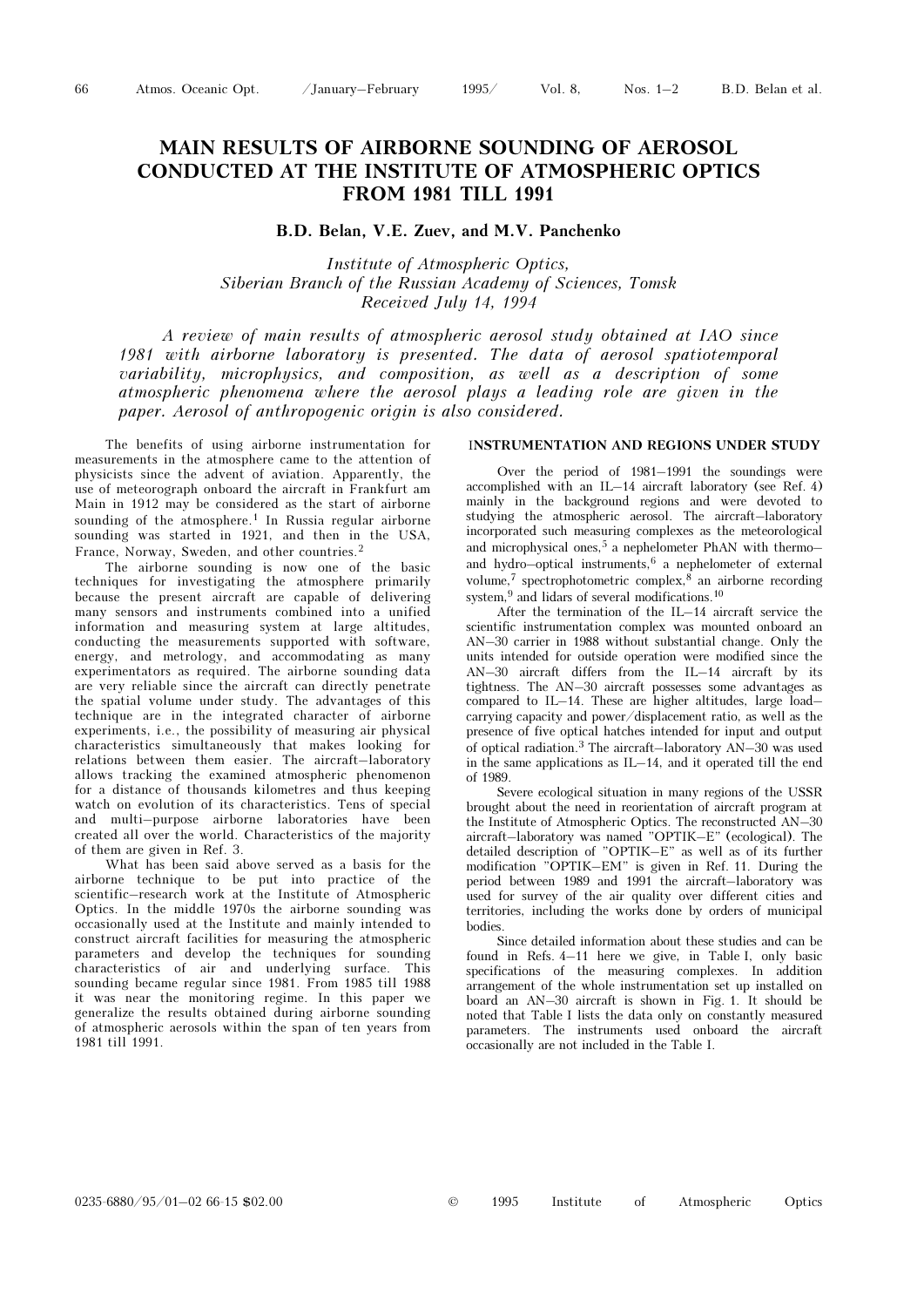| System or instrument     | Parameter                       | Range                        | Error              | Note                    |  |
|--------------------------|---------------------------------|------------------------------|--------------------|-------------------------|--|
| Navigation system        | flight course                   | $0 - 360^\circ$              | $2^{\circ}$        |                         |  |
|                          | air speed                       | $0 - 600$ km/hr              | $10 \text{ km/hr}$ |                         |  |
|                          | ground speed                    | $0 - 800$ km/hr              | $10 \text{ km/hr}$ |                         |  |
|                          | drift angle                     | $-30-+30^{\circ}$            | $2^{\circ}$        |                         |  |
|                          | bank angle                      | $-45+45^{\circ}$             | $2^{\circ}$        |                         |  |
|                          | pitch angle                     | $-22-+22^{\circ}$            | $1^{\circ}$        |                         |  |
|                          | g-load                          | $-1.5$ g-+ 1.5 g             | $0.02$ g           |                         |  |
|                          | altitude                        | $0 - 8100$ m                 | $20 \text{ m}$     |                         |  |
| Meteorological system    | temperature                     | $-70 + 50$ °C                | $0.5$ °C           |                         |  |
|                          | humidity                        | $10 - 100\%$                 | 7%                 |                         |  |
|                          | pressure                        | 800-200 Torr                 | $1$ mm $Hg$        |                         |  |
|                          | wind speed                      | $0-300$ km/hr                | $20 \text{ km/hr}$ |                         |  |
|                          | wind direction                  | $0 - 360^\circ$              | $5^{\circ}$        |                         |  |
| Thermodynamic system     | fluctuations of temperature and | $0 - 100$ Hz                 |                    | still under development |  |
|                          | wind over 3 coordinates         |                              |                    |                         |  |
| Photoelectric counter    | disperse composition            | $0-300$ cm <sup>-3</sup>     | 20%                | 12 channels             |  |
| $AZ-5$                   |                                 | $0.4 - 10 \mu m$             |                    |                         |  |
| Diffusion battery DCA    | disperse composition            | $0-1000$ cm <sup>-3</sup>    | 20%                | 8 channels              |  |
|                          |                                 | $3 - 200 \mu m$              |                    |                         |  |
| Nephelometer FAN         | aerosol extinction              | $0.001 - 1$ km <sup>-1</sup> | 7%                 |                         |  |
| with thermo- and         |                                 | $10 - 400$ °C                | $1^{\circ}C$       |                         |  |
| hydro-optics             |                                 | $10 - 100\%$                 | 5%                 |                         |  |
| Filter ventilated system | chemical composition of aerosol | $10 - 250$ $1/\text{min}$    | 5%                 | Analysis in the         |  |
|                          |                                 |                              |                    | laboratory              |  |
| Ozonometer OZ-P          | $O_3$                           | $1 - 1000 \text{ µg/m}^3$    | 10%                |                         |  |
| $GIAM-15$                | CO <sub>2</sub>                 | $1 - 100$ ppm                | 5%                 |                         |  |
| $GIAM-15$                | CO <sub>2</sub>                 | $10 - 1000$ ppm              | 10%                |                         |  |
| $IRF-2$                  |                                 | $1 - 1000 \mu R/hr$          | 20%                |                         |  |
|                          | gamma-background                |                              |                    |                         |  |
| Lidar                    | depth of water sounding         | $2 - 30$ m                   | $2.2 \text{ m}$    |                         |  |
|                          | water extinction coefficient    | $0.1 - 0.5$ m <sup>-1</sup>  | 20%                |                         |  |
|                          | aerosol concentration           | $10 - 1700 \text{ µg/m}^3$   | 20%                |                         |  |
| Spectrophotometer        | upwelling radiation             | $0.44 - 1.62 \mu m$          | 20%                | 8 channels              |  |
| Radiometer               | radiative temperature           | $8.1 - 14.8 \mu m$           |                    | 5 channels              |  |
|                          |                                 | 250-320 K                    | 1 K                |                         |  |
| Thermovision system      | radiative temperature           | $-20-1600$ °C                | $1^{\circ}C$       |                         |  |

TABLE I. Specifications of scientific instrumentation mounted onboard the aircraft–laboratories of the Institute of Atmospheric Optics.



FIG. 1. Arrangement of instrumentation onboard an "OPTIK – E" AN–30 aircraft–laboratory: 1) units of air samplers and sensors, 2) solar spectrometer, 3) rack of preliminary transformers of gas and aerosol complex, 4) chromatograph, 5) nephelometer with thermo– and hydro–optical means, 6) central computer, 7) recording system of the spectrophotometrer, 8) recording system of the lidar, 9) lidar, 10) spectrophotometer, 11) radiometer, 12) thermovision system, 13) recording system of the thermovision system, 14) electric dashboard, and 15) navigation complex.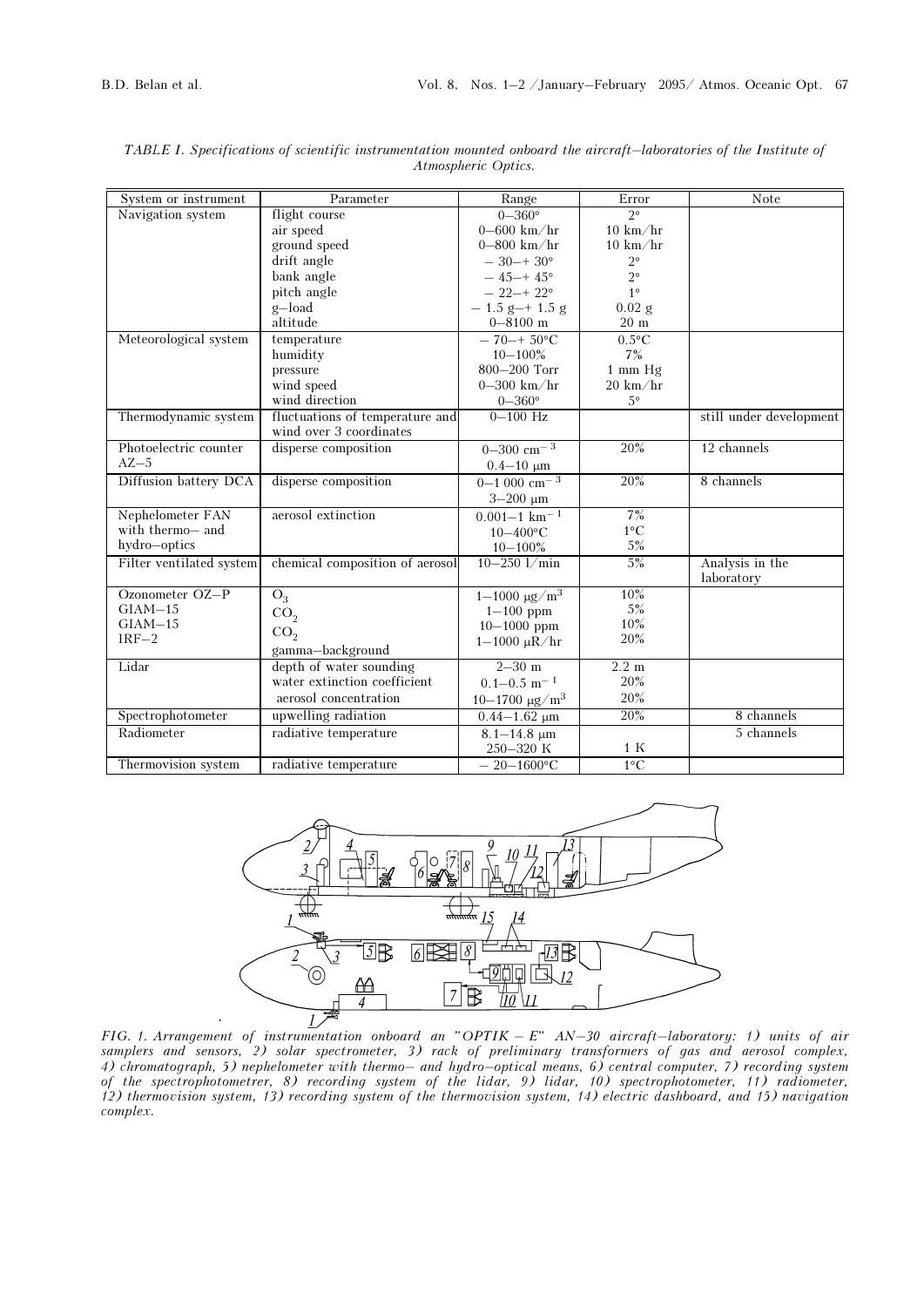

FIG. 2. Regions of operation of the aircraft-laboratories of the Institute of Atmospheric Optics:  $\bullet$ -points of obtaining vertical profiles,  $\odot$  – cities where complex ecological sounding was made,  $=$  the same for territories, and  $\square$  – expeditions and special experiments.

TABLE II. Regions of operation of aircraft–laboratory and flight time.

| Year     | Aircraft | West      | East    | European part Kazakhsta |                | Ural               | Far East | Middle | Number of Number of |       |
|----------|----------|-----------|---------|-------------------------|----------------|--------------------|----------|--------|---------------------|-------|
|          |          | Siberia   | Siberia | of the USSR             | $\bf n$        |                    |          | Asia   | air samples         | hours |
| 1981     | $IL-14$  | $+$       |         |                         | $\ddot{}$      |                    |          |        | 108                 | 130   |
| 1983     | <<       | $^{+}$    |         |                         | $\pm$          |                    |          |        | 136                 | 190   |
| 1984     | <<       |           |         |                         |                |                    |          | $+$    | 121                 | 420   |
| 1985     | <<       | $+$       |         |                         |                |                    |          |        | 508                 | 860   |
| 1986     | $<<$     |           |         |                         | $\ddot{}$      |                    |          | $+$    | 470                 | 1160  |
| 1987     | <<       | $\pm$     |         |                         | $\overline{+}$ |                    |          | $+$    | 670                 | 1020  |
| 1988     | <<       | $\pm$     |         |                         | $\ddot{}$      | $\! +$             |          | $^{+}$ | 249                 | 320   |
|          | $AN-30$  |           |         |                         |                |                    |          | $^{+}$ | 349                 | 520   |
| 1989     | $<<$     | $+$       |         |                         | $+$            | $\ddot{}$          | $^{+}$   | $+$    | 563                 | 420   |
| 1990     | $<<$     | $\pm$     |         |                         | $^{+}$         | $^+$               |          | $^{+}$ | 244                 | 320   |
| 1991     | <<       | $\pm$     |         |                         |                |                    | $^{+}$   | $+$    | 356                 | 145   |
| $1981 -$ | $IL-14$  | $\ddot{}$ |         | $\mathrm{+}$            | $^{+}$         | $\hspace{0.1mm} +$ |          | $^{+}$ | 3774                | 5505  |
| 91       | $AN-30$  |           |         |                         |                |                    |          |        |                     |       |

In the period from 1981 to 1991 the soundings were carried out almost in all geographic and administrative regions of the former USSR using the aforementioned aircraft–laboratories. This is seen from the map presented in Fig. 2. The statistics of flights over different parts of this map is naturally different. Thus, e.g., for the territory of West Siberia, where Tomsk, i.e., a place of aircraft– laboratory base, is situated, the repetition rate of measurements is the highest. In some regions there are only single profiles. Table II gives the most exact information about the regions where the sounding was accomplished as well as about flight time and the number of air samples taken for their analysis.

Moreover, the aircraft–laboratories of the Institute of Atmospheric Optics were used in the integrated experiments: "Vertical'–86" and "Vertical'–87" (West Siberia), OdAeks–87 (Odessa), Soviet–American dust experiment "Dyuna–89" (Dushanbe). Using these aircraft– laboratories we examined the state of the air basin over Kamchatka, Lake Baykal and the Baykal region, Buriatiya, oil deposits of Megion and Samotlor, as well as over Nizhny Tagil, Nizhnevartovsk, Pavlodar, Ust'–Kamenogorsk,

Amursk, Khabarovsk, Komsomols'k–on–Amur, Ulan Ude, and Kemerovo.

## SPATIOTEMPORAL VARIABILITY OF AEROSOL

The instrumentation complexes of the aircraft– laboratories of the Institute of Atmospheric Optics allowed us to solve problems of different scales in space and time, i.e., from fluctuation (microscale) variations to long–term variations occurring in the atmosphere. Let us demonstrate this. First let us consider the map of suspended matter distribution over the former USSR averaged over the period between 1981 and 1991 (Fig. 3). Data of vertical sounding of the atmosphere in different geographical regions were used to make the map. The data were time–averaged. The vertical extension of the layer measured changed from 0.1 to 8 km. However, the data were averaged over 0–3 km layer in which the overwhelming bulk of aerosol was concentrated. The profiles obtained in the regions exposed to the effect of industrial centers were excluded from the data processing.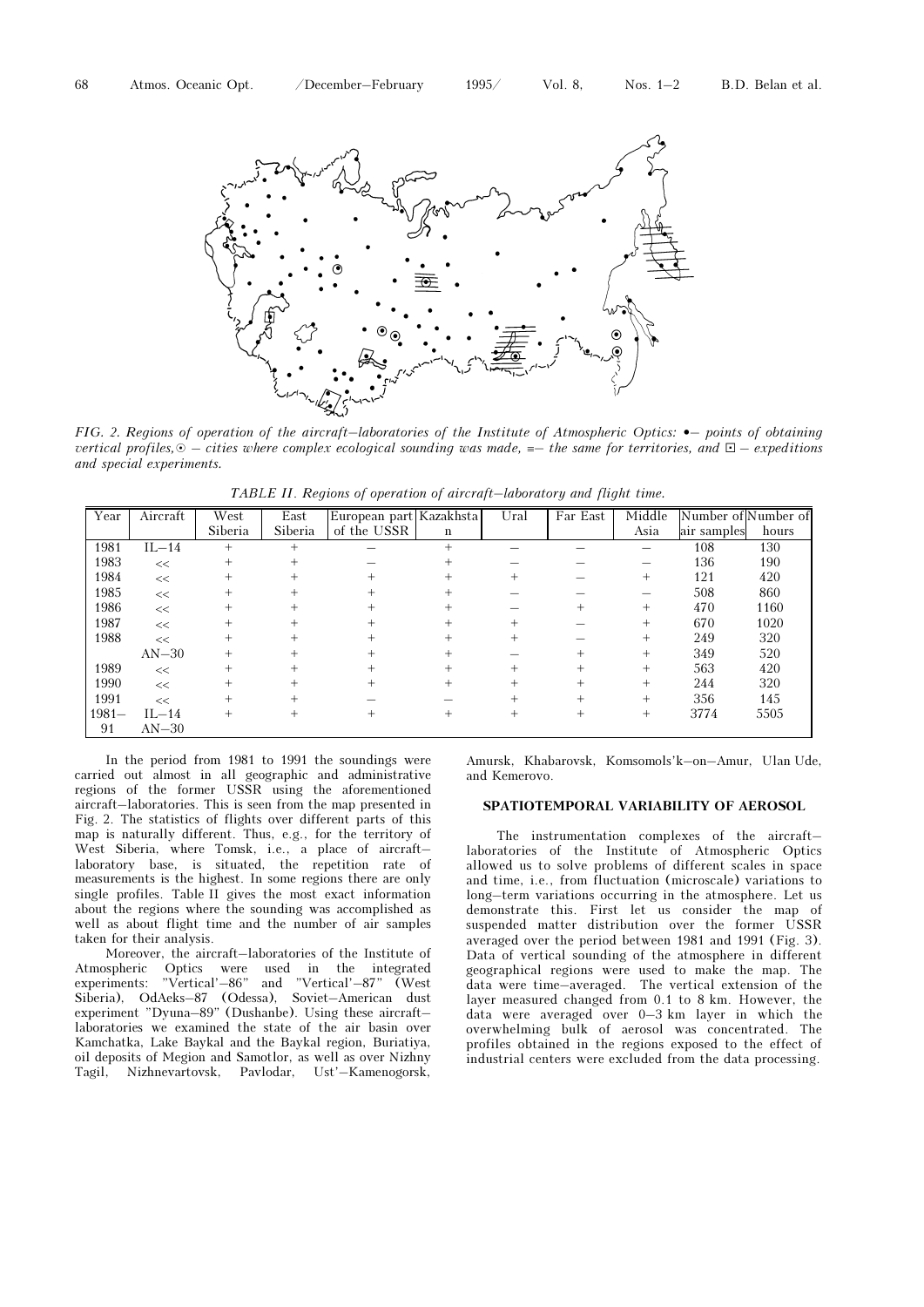

FIG. 3. Distribution of the aerosol particle number density  $(\bar{N} = \frac{1}{H} \int_{0}^{T}$ 0 N(h)dh) over the territory of the former USSR.

It can be seen from Fig. 3 that several zones of enhanced content of suspended matter can be isolated in the mixing layer over the territory under study. The principal zone is located over the west regions of the European part of the USSR and it is caused by addition of the enhanced background concentrations of aerosol being transferred from West Europe and from emissions of the Donetsk–Dnepropetrovsk industrial zone taking into account the west–to–east transfer of the aerosol.

The effect of this zone spreads to the southern regions of East Siberia. It should be noted that the strengthening effect of the Ural industrial zone is added as well as the effect of the industrial plants located in the Northern Kazakhstan and southern West Siberia. This effect manifests itself as appearance of two additional zones of enhanced aerosol concentration. The background concentration of suspended particles in the region effected by Irkutsk industrial zone is somewhat lower. One more quite clearly pronounced zone of enhanced aerosol concentration  $(N>50 \text{ cm}^{-3})$  is over the territory of the Middle Asian republics. Its appearance can be explained by air stagnation in the mountain valleys where the industrial enterprises are concentrated.

In spite of the fact that we have excluded all the profiles measured over the "caps" of the industrial cities from data processing, Fig. 1 shows that now the anthropogenic activity determines the regional background of pollution.

The regional background can also be inhomogeneous that is seen from aerosol distribution over the territory of West Siberia depicted in Fig. 4. The conditions of mapping were identical to those in Fig. 3. It is seen that in addition to two zones indicated above (Ural zone and the south zone of West Siberia), one more zone appears in the Nizhnevartovsk–Strezhevoi region because of the emissions due to combustion of the accompanying gases in the plumes over oil deposits. In addition, there is a narrow zone of a relatively low aerosol concentration  $(N = 50 \text{ cm}^{-3})$  in the center of West Siberia. This zone lies between two pollution sources located to the north and to the south of the region. In our opinion, the mean distribution shown in Fig. 4 underlines the need for regional monitoring of each territory.

The regional spatial inhomogeneity of aerosol number density distribution depicted in Figs. 3 and 4 is also manifested in its other characteristics, i.e., chemical composition, particle size distribution, etc.



FIG. 4. Distribution of the aerosol number density over West Siberia.

Figure 5 represents mean concentrations of different chemical components of aerosol substance for three regions such as Kamchatka, West Siberia, and Kazakhstan. West Siberia and Kazakhstan were chosen because of the greatest number of samples (867 and 642, respectively) collected. As for Kamchatka, it is marked by the lowest particle number density (Fig. 3) which can be classified as a natural aerosol. The number of samples for this region is 167.

The analysis of data from Kamchatka revealed that aerosol particles over this region possess two basic sources of formation, i.e., sea surface  $(Na^+, K^+, Cl^-, and NH_4^+)$ and underlying surface of the peninsula (Fe, Mg, Al, Ca, and Si).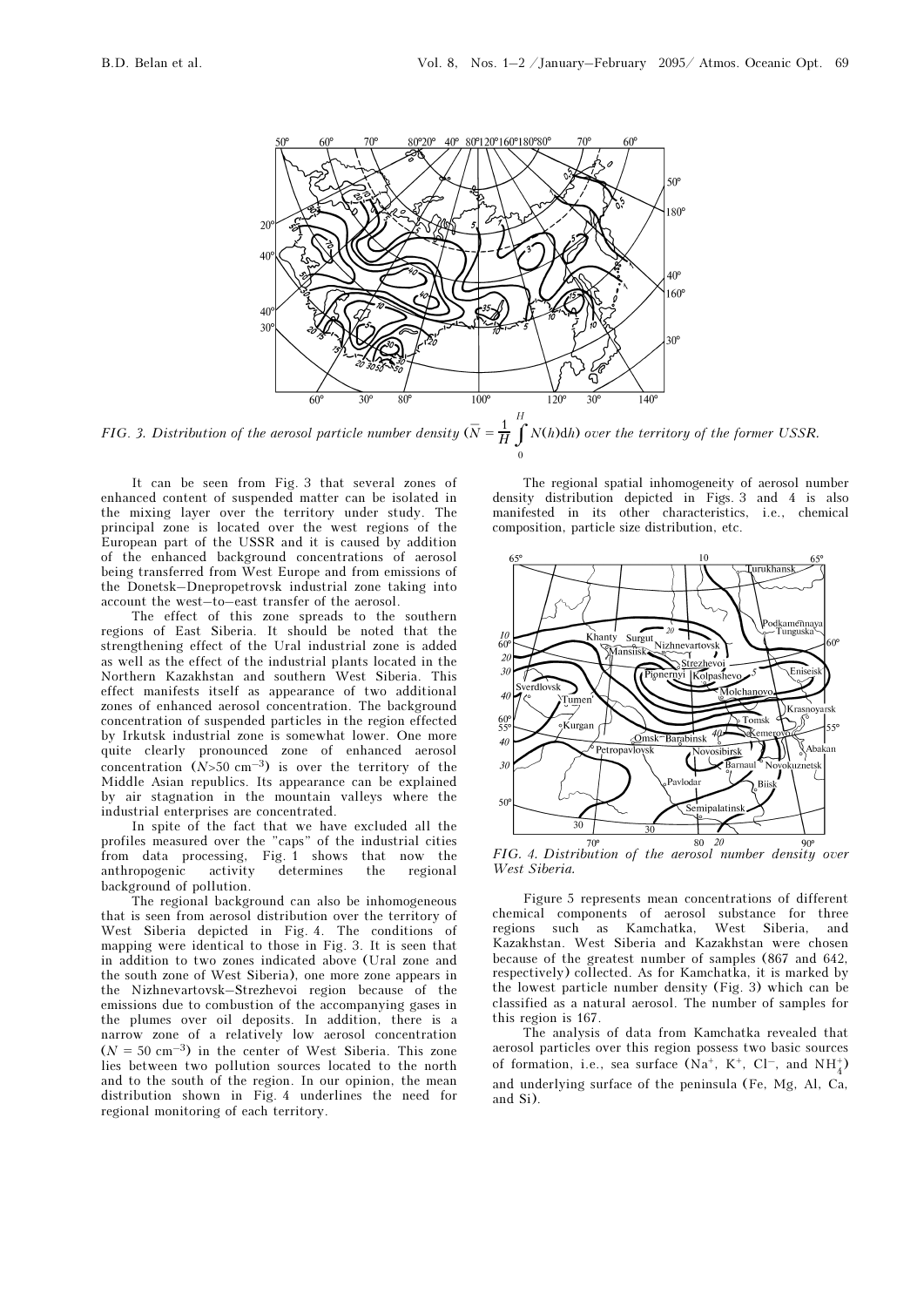

FIG. 5. Chemical composition (%) of aerosol over different regions (Kamchatka, West Siberia, and Kazakhstan).

As indicated earlier (Figs. 3 and 4), West Siberia, especially its South, is affected by anthropogenic discharges from local sources, and it possesses high background of admixtures brought by the system of west–to–east transport. This is clearly manifested in sharp increase of concentration of such components as Cl– and  $\mathrm{NO}_3^-.$  The concentration of soil fraction also increases with the increase of total concentration.

Kazakhstan is in an intermediate position here. All of the three fractions can be separated out in aerosol over this region. They are the marine, soil, and photochemical (anthropogenic) ones that can be accounted for by the proximity of the Caspian and Aral Seas and the existence of large industrial objects in its territory. Sharp increase of Si concentration over this region can be explained by the presence of vast deserts with a sandy surface.

For many practical applications it is important to know not only true aerosol distribution but its microscale inhomogeneities and a character of its concentration fluctuations. The aerosol field statistical characteristics were studied with the use of airborne complex of the IL– 14 aircraft–laboratory (air speed was 70 m/s). The complex components described in Refs. 4, 5, 7, and 9 were used. The information record rate for nephelometer was 10 Hz, for AZ–5 and mean meteoparameter sensors it was 1 Hz, and for temperature fluctuation sensor it was 100 Hz. The data were processed using the algorithms which are usually used for analyzing turbulent characteristics of the atmosphere.<sup>12</sup>

During the flights at different altitudes over different regions of the former USSR we revealed some general regularities in the behavior of correlation functions of the backscattering coefficient and of the number density N of aerosols which bear information on the spatial structure of aerosol fields. The shapes of correlation functions  $R_{\text{B}}$  and  $R_{N}$ essentially depend on flight altitude and diameter  $d$  of aerosol particles. At the same time, no strong dependence of the correlation function  $R<sub>β</sub>$  on wavelength is observed in the range between 0.37 and 0.7 μm.

Depicted in Fig. 6 are the correlation functions of the backscattering coefficient and aerosol number density derived during one of the flights in June 1984 over West Siberia. The spatial radii of correlation estimated at the level 0.5 are 7– 15 m for the backscattering coefficient and 30–150 m for number density. Clearly seen in the figure is the altitude– dependence of correlation radii. Thus, the higher the level at which the correlation function has been calculated the smaller are the scales of aerosol inhomogeneities. For the backscattering coefficients at an altitude of 400 m  $L(R<sub>β</sub> = 0.5) = 15$  m and at 3200 m  $L(0.5) = 7$  m. The same regularity is evident from the data on the aerosol particle number density, i.e.,  $H = 500$  m and  $L(R_N = 0.5) = 120$  m,  $H = 4600$  m,  $L(0.5) = 40$  m.



FIG. 6. Spatial normalized autocorrelation functions of: a) backscattering coefficient ( $\lambda = 0.7$  µm) at altitudes of 400 (1), 1500 (2), and 3200 m (3); b) number density (d≥0.4 μm) at altitudes of 500 (1), 2600 (2), and 4600 m (3); and, c) at altitude of 1500 m for particles of  $d \ge 0.4$  (1), 0.7 (2), and 1  $\mu$ m (3).

Similar dependences were observed for Kazakhstan, Ural, and East Siberia. The characteristic scales of aerosol inhomogeneities also slightly depend on aerosol particle number density which sometimes could differ in its values by more than one order of magnitude. The decrease of specific aerosol inhomogeneity size with altitude is of an objective character that is supported by results obtained using essentially different methods.

One of the physical reasons for the formation of altitude dependence of correlation functions is incomplete entrainment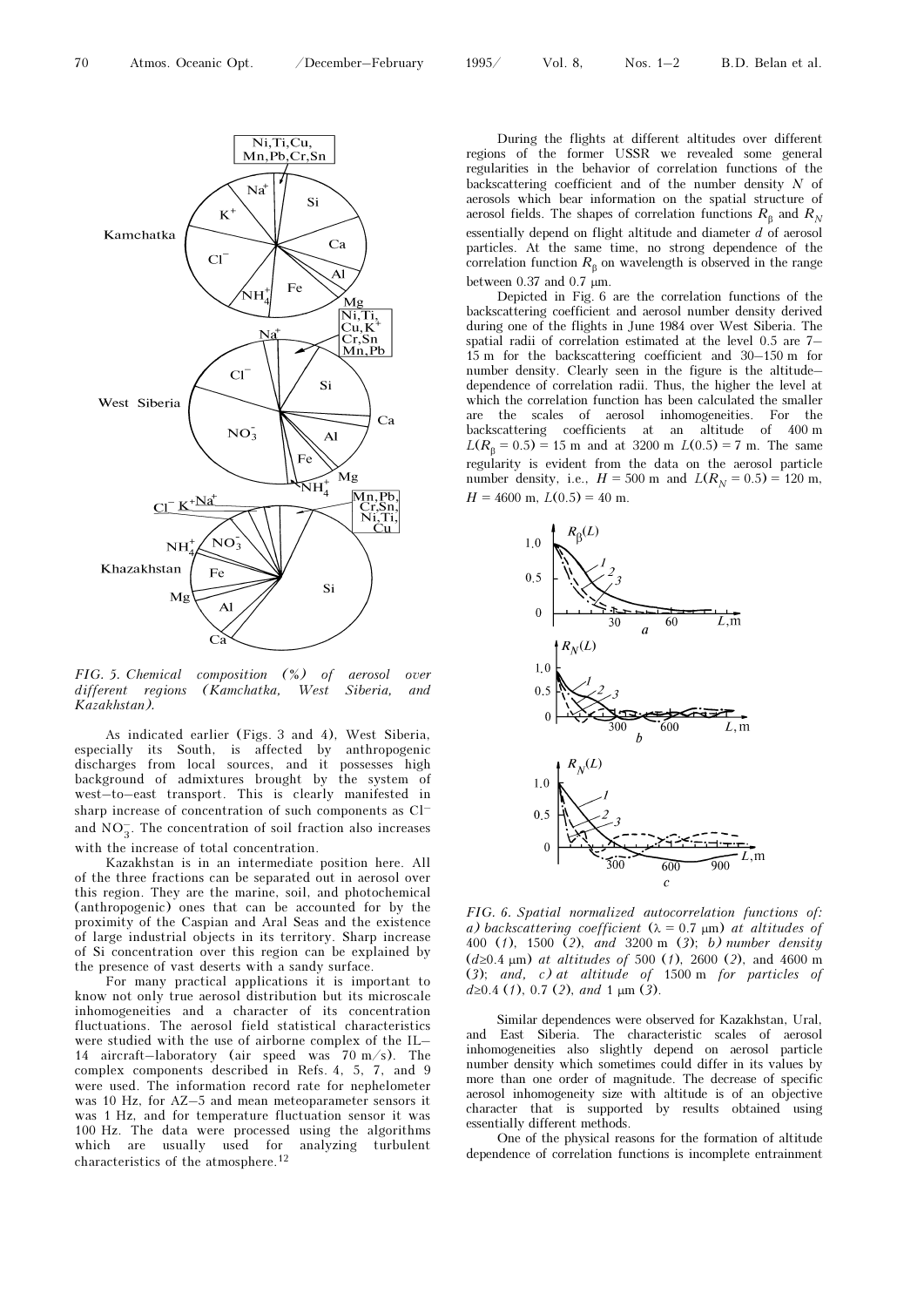of aerosol particles with turbulent flows.13 In this case, one should take into account the fact that the time of particle relaxation with respect to the flow which entrains it depends not only on its size but also on the ratio of a particle size to air molecule free path. Under the experimental conditions (see Fig. 6) the air molecule free path increases with height by a factor of 1.4 at the most. However, this does not fully explain the altitude variation of aerosol correlation radii presented in the figure.

The decrease of characteristic scale of inhomogeneities with the altitude increase can also be caused by the decrease of the coefficient of air turbulent diffusion. Both of these factors can act simultaneously. Values of aerosol particle number density for different–size particles and backscattering coefficients at different wavelengths between 0.37 and 0.7 μm at fixed altitudes were recorded to determine the priority of the considered mechanisms of influence on aerosol. The results on concentration fluctuations obtained during a flight over Kazakhstan in December, 1984 (Fig. 6c) reveal the decrease of aerosol inhomogeneity size with the particle size increase. This allows us to judge on the priority of the first hypothesis since the coefficient of air diffusion can be considered constant at a given altitude. For particles of  $d > 0.4$  µm the inhomogeneity scale at the level  $R_N(L) = 0.5$  was 140 m. This regularity occurs at all altitudes and is also of universal character. It was supported by the data obtained over the European territory of the former USSR, West Siberia, and Ural and can be observed in data on number density of different–size aerosol particles presented in Ref. 14 in which the authors did not make the corresponding statistical generalizations.

As known,15 if we consider the fluctuation spectra of the majority of meteorological parameters in a wide frequency interval exceeding the inertial one, then a mesoscale minimum can be found in them. The transition from an inertial to mesoscale interval is determined by outer scale of turbulence. The spectral interval used in this paper is insufficient to cover such a large interval. However, the spectral density curves show bends which characterize the transition from the "–5/3" law on the obtained fluctuation spectra of the backscattering coefficient and aerosol particle number density.



FIG. 7. Spectral density of backscattering coefficient fluctuations  $(\lambda = 0.7 \mu m)$  at altitudes of 500 (1), 3000 (2), and 4600 m (3).



FIG. 8. Spectral density of the aerosol number density fluctuations  $(d\geq 0.4 \mu m)$  at altitudes of 500 (1), 2000 (2), and 4500 m (3) and at altitude of 2500 m for particles of  $d\geq 0.4$  (4), 1.0 (5), and 4.0  $\mu$ m (6).

Figures 7 and 8 show that the fluctuation spectra of the backscattering coefficient and aerosol concentration follow the "–5/3" law and starting from some frequency interval show a bend. It should be noted that this bend is altitude–dependent. If we transfer to spatial periods, it turns out (Fig. 7) that  $S_{\beta}(L)$  at an altitude of 500 m follows the "–5/3" law on the interval to 350 m. As the height increases this interval narrows and at an altitude of 4600 m the lower boundary of the interval becomes equal to 0.4 Hz or to the 175 m scale. The same regularity is observed in the curves of spectral density of aerosol number density fluctuations (Fig. 8, curves  $1-3$ ).

Substantial difference in the outer scales of the backscattering coefficient number density can be accounted for by a decisive contribution of large aerosol particles, whose concentration is small, to scattered optical signal fluctuations. Figure 8 (curves  $4-6$ ) shows variation of spatial scale interval, in which the spectral density of aerosol number density fluctuations follows the "–5/3" law, depending on the aerosol particle size. As seen from the figure, the larger the size of aerosol particles, the higher is the lower frequency of the interval of the "–5/3" law. Thus, if the outer scale for particles with  $d>1$  µm is 1600 m (curve 5), for particles  $d > 4 \mu m L_0$  is 350 m (curve 6). The differences between the spectra obtained for other physico– geographical regions are reduced to variations in the outer scale  $\overline{L}_0$  limiting the "-5/3" law interval. It is possible to assume that the bend in the curves of spectral density characterizes the largest size of eddies which influence efficiently the aerosol field at a given altitude or the specific size of particles.

Thus, the experimental study of correlation functions of aerosol inhomogeneities and spectra of aerosol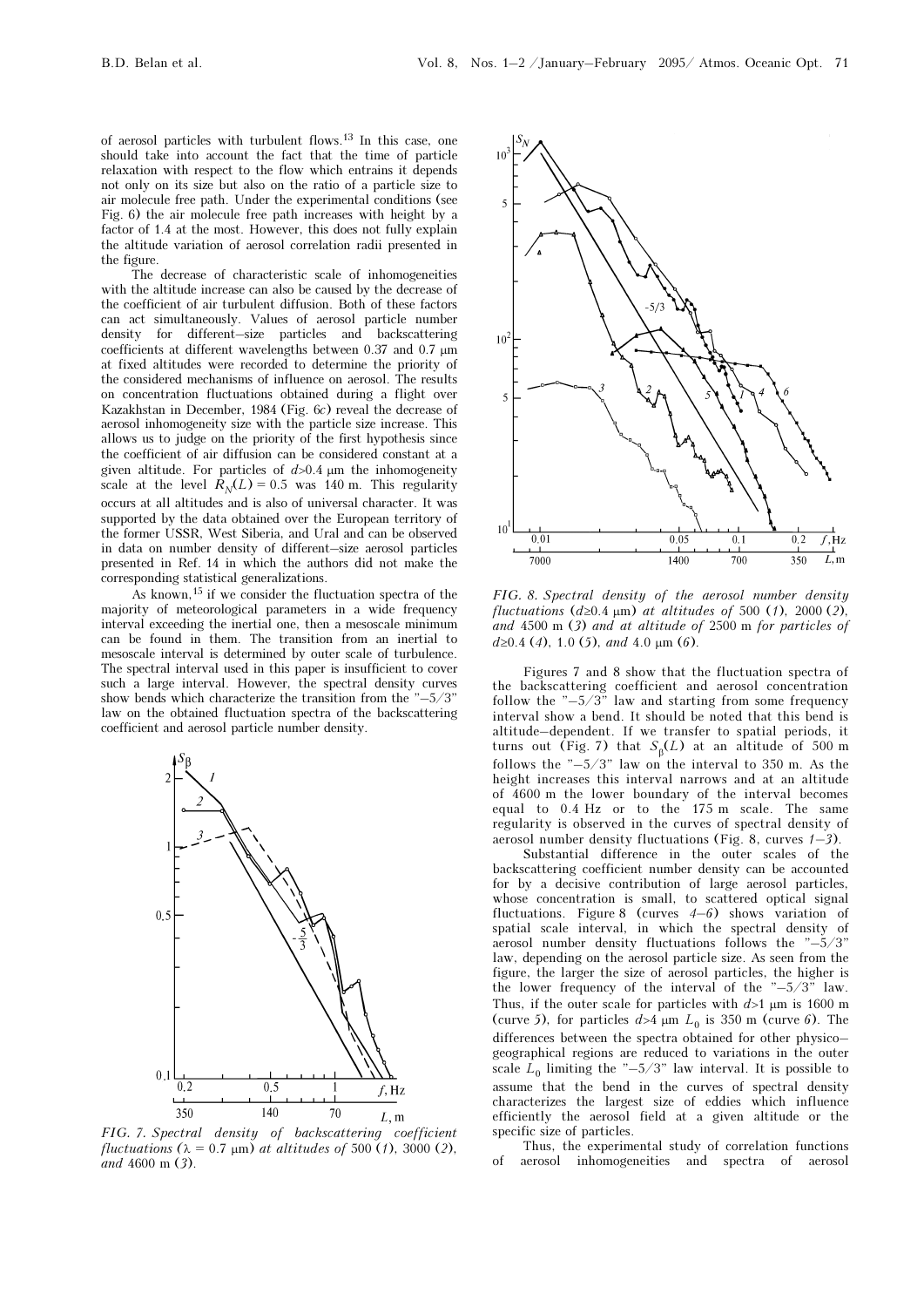concentration fluctuations confirms the validity of the basic principles of the theory and simultaneously separates out those factors which cannot be explained. These factors are altitude variations of aerosol inhomogeneities and spectra of aerosol concentration fluctuations.

One of the most important climatic characteristics of the atmospheric parameters is their temporal variability which is determined by diurnal and annual behavior and interannual tendencies. For atmospheric aerosol, the diurnal behavior specifies a rate of generation, accumulation, and sink of particles caused by change from day to night. The annual behavior determines the same characteristics depending on insolation variations. The long–term trends caused by the aforementioned parameters and macroscale circulation, which plays a role of feedback, manifest themselves in the interannual tendencies.

Examination of diurnal and annual behavior of aerosol vertical distribution revealed that during a day the profiles change most strongly in the lower 500–m layer of air (the inner mixing  $laver^7$ ) where they follow, as a rule, the temperature profile.18 The annual behavior is specified by the maximum concentration in spring and the deep minimum between September and December which is determined by the behavior of photochemical processes.<sup>18</sup>

The most interesting result concerning the dynamics of aerosol is a long–term behavior of its vertical distribution depicted in Fig. 9. As is seen from this figure the aerosol concentration over West Siberia decreased to 1988 and then increased, this increase was particularly sharp in 1991.

In the climate theory some variations in the meteorological parameters with periods exceeding one year are known.15 The curve shown in Fig. 9 most likely follows the 11–year cycle. As known, the character of atmospheric circulation can also change in this case. The analysis of aerosol chemical composition for the period under study showed that the aerosol concentration decreased at the cost of its mineral fraction, especially, such components as Al, Ca, and Fe. A portion of ions  $Na^+$  and  $K^+$  during the same period increased. It suggests that a smaller portion of continental air masses and a larger potion of marine masses arrived at the territory of West Siberia, i.e., air circulation changed.



FIG. 9. Long–term behavior of aerosol particle number density over West Siberia ( $\overline{N} = \frac{1}{H} \int_0^{\pi}$ 0 H  $N(h)dh$ ).

It should be noted in conclusion that the data base was developed as a result of the long–term sounding of

aerosol.19 It became a basis for constructing regional microphysical models of aerosols which were used for grounding of optical models of the atmosphere by Krekov and Rakhimov.<sup>20</sup>

#### STUDY OF SOME PROCESSES AND PHENOMENA

The regular airborne sounding accomplished in the 1980's enabled us not only to store extensive data sets but also to investigate individual atmospheric processes and phenomena which were not described in the literature. We will not describe all of the results in detail. Only the most important of them are presented in this paper.

The stored data on aerosol vertical distribution made it possible to study the climatic dynamics of the mixing layer and its inner  $layer^{17}$  and the processes of particle accumulation in them.23 In particular, the internal mixing layer is shown to retain the aerosol supply into the main mixing layer as long as the particles fully occupy the inner one.

The examination of "fine" stratification of aerosol under the temperature inversion conditions has revealed the formation of layers some meters thick with elevated aerosol concentration which coincide with the levels of sharp change of temperature gradients (both in the positive and negative direction) and in which there occurs strong turbulence.<sup>22</sup>

As to aerosol layers, they can move in the vertical direction as a unifield layer and keep their parameters.<sup>23</sup> The direction and velocity of their movement inside a homogeneous air mass can be determined with high precision using the adiabatic method of calculating vertical movements.<sup>24</sup>

During the sounding of microphysical parameters of dust layer in the experiment "Dyuna" we obtained for the first time their vertical distribution and showed that inside this layer ozone sink took place on particles of suspended  $matter<sup>25–27</sup>$ 

The examination of aerosol moisture content under different physico–geographical conditions in the free atmosphere revealed its nonuniqueness over different regions and its dependence on chemical composition of particles.<sup>28</sup>

The experimental verification of Mazin hypotheses<sup>29</sup> on the effect of clouds on an aerosol field around them showed that the clouds really shifted the particle–size spectrum towards larger particles.<sup>30</sup>

The comparison of the data on aerosol microphysics with those of direct measurements of its optical characteristics demonstrated good agreement which can be expressed as<sup>31</sup>

 $\sigma_{\text{aer}}(0.55) = 3.4 \cdot 10^{-2} N + 0.011$ ,

where  $\sigma_{\text{aer}}(0.55)$  is the volume scattering coefficient  $(km^{-1})$ at  $\lambda = 0.55$  μm, and N is the number density of particles of  $r$  ≥ 0.2 μm (cm<sup>-3</sup>).

During the airborne sounding of the atmosphere two atmospheric phenomena which have not been described before were observed.

One of them is the presence of closed air circulation in the Baykal hollow along its contour. At the same time the basic flow from the west is observed over Lake Baykal. This phenomena is described at length in Ref. 32.

The second phenomenon is the formation of aerosol clouds at low relative humidity. It was observed for the first time in 1981 (see Refs. 33–37). Here we describe only its generalized characteristics.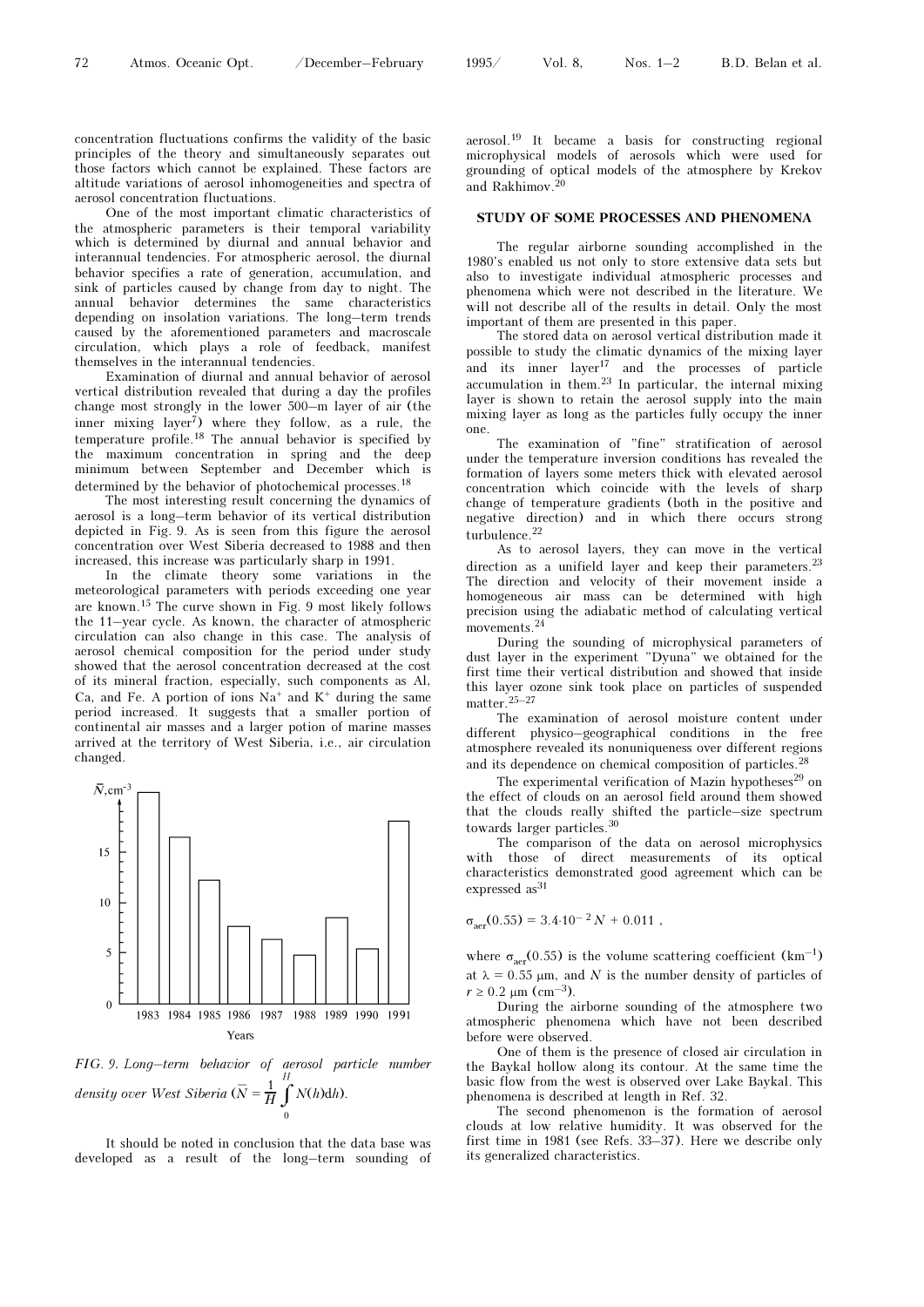As known, when there are no clouds the aerosol above the boundary layer is distributed sufficiently uniformly in the atmosphere. From the data on the backscattering  $\text{coefficient}^{16,18}$  and aerosol particle number density it is possible to separate out inhomogeneities not exceeding some hundreds of meters or large–scale ingomogeneities of some thousand kilometres in the aerosol horizontal distribution.38 In the range from some kilometres to some hundred kilometres the so–called mesoscale minimum of aerosol scattering fluctuations and, consequently, aerosol number density is observed.

The aerosol clouds detected during the airborne sounding differ strongly from conventional water or crystal ones and, in their absence, from aerosol distribution in free atmosphere. The main feature of this phenomenon is that in a clear dry atmosphere (relative air humidity lower than 40%) at altitudes higher than 1000 m, i.e., in the layer above the inversion, the localized areas with elevated aerosol number density are observed with a horizontal scale from units to tens of kilometres.

TABLE III. Characteristics of noncondensational aerosol clouds.

| Region, period             | Time               | Horizontal size, Altitude,<br>km | km           | Air temperature, $°C$        | Relative<br>humidity, % | $N_{\rm cl}$<br>$\overline{N_{\rm air}}$ | Note                  |
|----------------------------|--------------------|----------------------------------|--------------|------------------------------|-------------------------|------------------------------------------|-----------------------|
|                            |                    |                                  |              |                              |                         |                                          |                       |
| West Siberia:              | $17.08 -$          |                                  | 2.25         |                              |                         |                                          |                       |
| 07.XII.1983<br>14.XII.1983 | 17.12              | 16<br>$9 - 6$                    | 1.84         | $-20.06$<br>$-16.4 - -17.0$  | 35<br>$16 - 22$         | 5<br>$4-9$                               | Field of 11 clouds    |
| 16.XII.1983                | $15.40-$           | 15                               | 1.70         | $-9.1$                       | 24                      | 40                                       |                       |
| 20.XII.1983                | 17.10              | 12                               | 1.45         | $-12.7$                      | 16                      | 20                                       |                       |
| 12. V.1984                 | $14.30 -$          | 20                               | $1.2 - 1.8$  | $+4.0 - -3.0$                | $24 - 28$               | 7.5                                      |                       |
| 15. V.1984                 | 14.34              | $7 - 8$                          | 2.25         | $-10.7 - -11.2$              | $26 - 33$               | $4 - 5$                                  | Field of 2 clouds     |
| 20.IX.1985                 | $16.55-$           | 12                               | 1.10         | $+20.1 + 22.5$               | $28 - 31$               | 8                                        |                       |
| 18.XII.1986                | 16.58              | 20                               | 2.60         | $-24.0 - 25.6$               | $22 - 35$               | 3                                        |                       |
| 14. V.1987                 | $22.56-$           | 21                               | 2.80         | $+2.0-+2.4$                  | $19 - 22$               | $\overline{4}$                           |                       |
|                            | 2345               |                                  |              |                              |                         |                                          |                       |
|                            | $19.48 -$          |                                  |              |                              |                         |                                          |                       |
|                            | 20.04<br>$15.15-$  |                                  |              |                              |                         |                                          |                       |
|                            | 15.32              |                                  |              |                              |                         |                                          |                       |
|                            | $22.58-$           |                                  |              |                              |                         |                                          |                       |
|                            | 23.21              |                                  |              |                              |                         |                                          |                       |
|                            | $17.17-$           |                                  |              |                              |                         |                                          |                       |
|                            | 17.43              |                                  |              |                              |                         |                                          |                       |
| Kazakhstan:                |                    |                                  |              |                              |                         |                                          |                       |
| 27.VI.1984                 | $22.34-$           | 24                               | 2.53         | $+7.0 + 7.5$                 | $30 - 36$               | 5                                        |                       |
| 29.VI.1984                 | 22.40              | 18                               | 4.53         | $-4.1 - -4.9$                | $20 - 24$               | 6                                        |                       |
| 29.VI.1984<br>10.IV.1985   | $04.18 -$          | $8 - 14$<br>35                   | 3.40         | $+1.6-+2.3$<br>$-9.2 - -9.7$ | $28 - 30$<br>$22 - 24$  | $7 - 9$<br>$\overline{4}$                | Field of 6 clouds     |
| 04.VI.1986                 | 04.34<br>$20.57-$  | $8 - 16$                         | 2.70<br>2.30 | $-1.0 - -4.2$                | $27 - 33$               | $3 - 4$                                  | Field of 6 clouds     |
|                            | 22.00              |                                  |              |                              |                         |                                          |                       |
|                            | $07.10 -$          |                                  |              |                              |                         |                                          |                       |
|                            | 07.48              |                                  |              |                              |                         |                                          |                       |
|                            | $01.25 -$          |                                  |              |                              |                         |                                          |                       |
|                            | 03.58              |                                  |              |                              |                         |                                          |                       |
| Ural:                      |                    |                                  |              |                              |                         |                                          |                       |
| 12.XII.1984                | $19.00 -$          | 20                               | 1.80         | $-7.0 - -7.2$                | $32 - 33$               | 10                                       |                       |
| 12.XII.1984                | 19.05<br>$21.05 -$ | 20                               | 1.80         | $-6.7 - -7.2$                | $27 - 31$               | 6                                        |                       |
|                            | 21.10              |                                  |              |                              |                         |                                          |                       |
| Middle Asia:               |                    |                                  |              |                              |                         |                                          | Field of 8 clouds     |
| 11.XII.1981                | $16.52-$           | $2 - 16$                         | 2.75         | $0.0 - 1.2$                  | $24 - 25$               | $5 - 8$                                  | Hygrometer did not    |
| 05.II.1986                 | 17.50              | 24(48)                           | 2.70         | $-5.5 - -6.2$                | 50                      | 65                                       | record humidity lower |
|                            | $22.57-$           |                                  |              |                              |                         |                                          | than 50 $\%$          |
|                            | 23.30              |                                  |              |                              |                         |                                          |                       |
| West Siberia:              |                    |                                  |              |                              |                         |                                          |                       |
| 13.V.1984                  | $19.00 -$          | $10 - 12$                        | 2.40         | $-12.7 - -13.0$              | $36 - 39$               | $5 - 8$                                  | Field of 3 clouds     |
|                            | 19.58              |                                  |              |                              |                         |                                          |                       |
| Baykal region:             |                    |                                  |              |                              |                         |                                          |                       |
| 20.IX.1986                 | $13.14-$<br>13.30  | 8                                | 2.70         | $+ 0.2 - + 1.0$              | $46 - 49$               | 5                                        |                       |
| Far East:                  |                    |                                  |              |                              |                         |                                          |                       |
| 26.IX.1986                 | $13.58-$           | $10\,$                           | $3.00\,$     | $-0.4 - 0.8$                 | $24 - 27$               | $\,3$                                    |                       |
|                            | 14.12              |                                  |              |                              |                         |                                          |                       |
|                            |                    |                                  |              |                              |                         |                                          |                       |
| Total:                     |                    | $6 - 35(48)$                     | 1.14.5<br>3  | $-25.6+27.5$                 | $1639(49)$ 365          |                                          |                       |
|                            |                    |                                  |              |                              |                         |                                          |                       |

Note:  $N_{\rm cl}/N_{\rm air}$  is the ratio of the aerosol number density in the clould to that in the ambient air.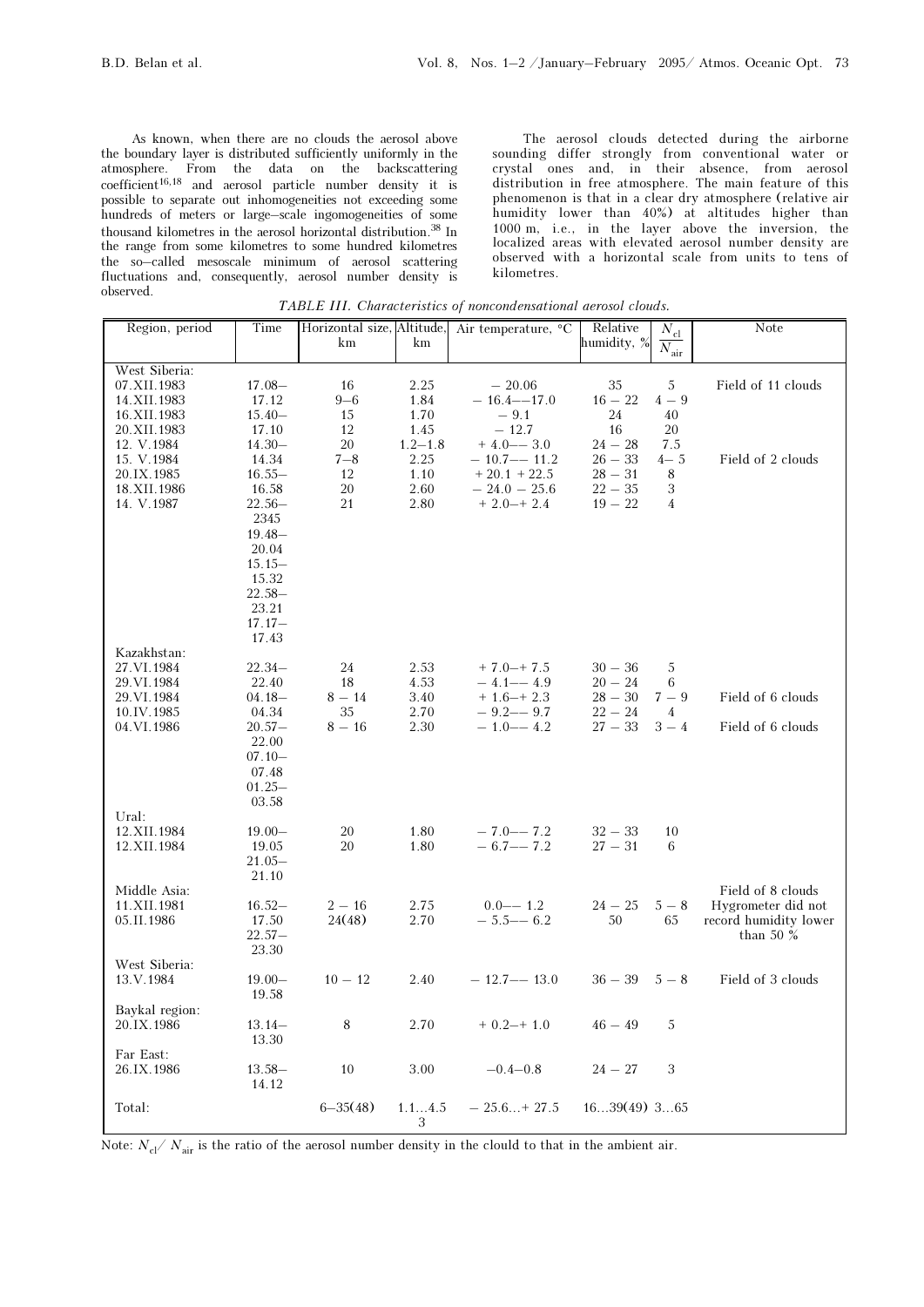First we present the table in which the cases of occurrence of aerosol noncondensational clouds recorded to date are listed (Table III). As follows from Table III, during the flights the conditions of the formation of 21 noncondensational aerosol clouds were recorded. Three more clouds were detected as a reality. Based on the data tabulated we describe a general pattern of the formation of these clouds.

The temporal distribution of occurrences of the aerosol noncondensational clouds is not uniform. As a rule, over most of territories they were observed in the afternoon and late in the evening. The exception is the region of Kazakhstan where one case was recorded at night and two cases in the morning.

As also follows from Table III, such formations could be observed over any area where the flights were carried out. This is indicative of sufficiently general physical nature of this phenomenon.

Horizontal dimensions of such clouds vary between 6 and 35 km, in one case it was 48 km but a core of 24 km can be separated out in it. The mean value of horizontal extension is 8 to 20 km that is conmensurate with the clouds of vertical development.39,40

The altitude at which such formations were observed can also be different. It varies between 1.1 and 4.53 km. They were not recorded below 1.1 km that can be accounted for by the fact that the clouds are not distinguished against the general background inside the mixing layer where aerosol concentration is high.

The temperature range at which the noncondensational clouds were detected was extremely wide, i.e., between – 25.6 and +22.5°C that shows once more the universal origin of the phenomenon detected.

The particle number density increases by a factor of 3 to 65 in a cloud as compared to that in the ambient air. As to its mean value it is between 5 and 8. The same relations are specific for usual water droplet clouds as well.  $^{41}$ 

Noncondensational clouds can be observed both as individual clouds and as fields. Of 24 cases six cases fall on the fields of such clouds. The largest number of clouds in that set was 11.

The clouds detected differ from the usual water droplet or crystal ones in that they are observed under low relative humidity which is, as a rule,  $f < 40\%$ .

It is seen from Table III that in one case the humidity was 46–49% and in the other case the hydrometer did not record the humidity lower than 50% for some technical reasons. As known,<sup>39,41</sup> at such relative humidity, the clouds, in their classical sense, cannot be formed or exist for a long time.

It is important to notice that all cases of noncondensational aerosol clouds were observed far from cities or industrial centers above the inversion layer that excludes their anthropogenic origin.

The vertical extension, based on the data obtained to date can vary between 300 m and 3 km. However, there are few statistical data on this parameter since such atmospheric situations occur very seldom (one case for 160 flight hours). So the well defined criteria which can be used for carrying out the specific flights are not available. As to the conventional flights, they are not intended for flying in the backward direction, therefore, it is impossible to perform multiple flyouths through the area under study.

By way of example, a vertical profile of the aerosol noncondensational cloud depicted in Fig. 10 is taken. It was obtained during the airborne sounding on 14 May, 1987 between 14 hr 20 min and 19 hr 30 min local time over Kolpashevo and Kargasok of Tomsk region. Figure 10a represents distribution of temperature, humidity, and aerosol  $(r>0.2 \mu m)$  number density; Fig. 10b shows number density distribution for medium–sized aerosol fraction  $(r = 0.50 - 0.75 \text{ }\mu\text{m})$ .

As is seen from Fig. 10a, the noncondensational cloud is above the inversion layer, and no destructions of the temperature and humidity fields is observed within it. The aerosol concentration inside the cloud is distributed asymmetrically. There is a region with its elevated values in the lower part of the cloud. The asymmetry is more pronounced for individual fractions (Fig. 10b). Thus, while a submicron fraction ( $r = 0.20-0.25 \text{ }\mu\text{m}$ ) copies roughly the total density distribution ( $r \ge 0.20 \mu m$ ), the medium–sized fraction  $(r = 0.50-0.75 \text{ }\mu\text{m})$  is localized in a smaller volume, and the core with the largest density adjoins the inversion layer.

The vertical sections of noncondensational aerosol clouds presented in Fig. 10 show that in their shape they are similar to conventional clouds of water drops with vertical development of the Cu or Cb type. The principal difference consists in that the noncondensational clouds are observed in the regions with low relative humidity (< 50%). The lack of condensation is likely to be the mechanism which does not produce deformation of temperature and humidity field inside them.



FIG. 10. Noncondensational aerosol cloud: a) distribution of temperature  $(---)$ , humidity  $(---)$ ), and aerosol particles number density (bold solid line); aircraft flight levels (solid line);  $\overline{b}$ ) particle density distribution:  $r = 0.20 - 0.25 \text{ }\mu\text{m}$  (-------) and  $r = 0.50 - 0.75$   $\mu$ m (- - - -).

If we consider the aerosol particle size distribution in such clouds and their chemical composition, it is possible to find further differences which are related not only to usual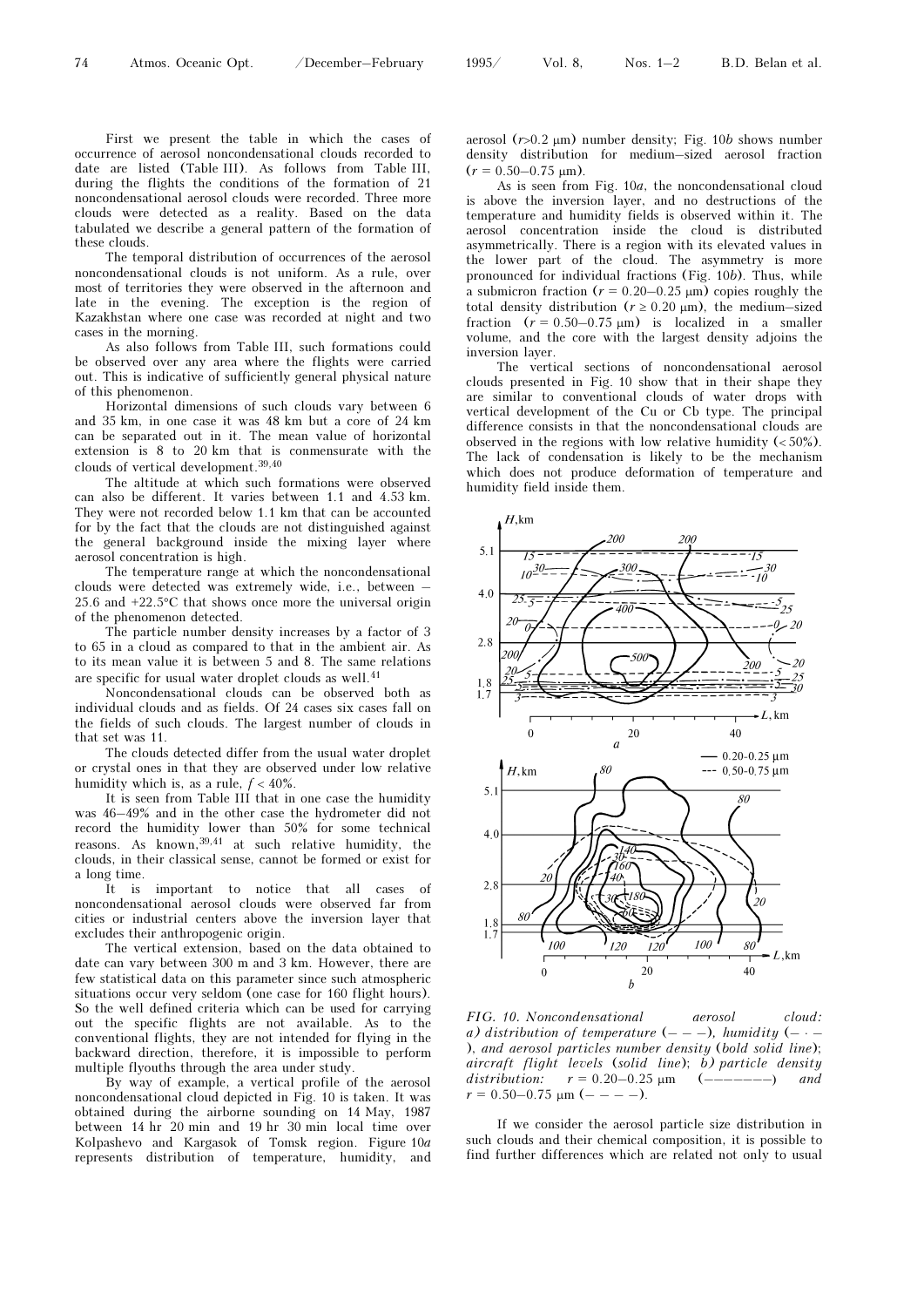clouds but also to aerosol existing in the air surrounding the cloud.

The measurements of aerosol particle size distribution inside the cloud and outside it revealed that in the noncondensational cloud there occured not a simple increase of concentration of all aerosol fractions but variation in their ratio. In this case it is possible to separate out the contribution of the medium–sized fraction. Such a situation was observed in all of the ten noncondensational clouds in which the measurements were carried out using a parallel analyzer of particle size distribution. The differences were only in the ratio  $N(r = 0.20 - 0.25 \text{ nm})/N(r = 0.5 - 1 \text{ nm})$ . In some cases this ratio was 0.4–0.5, otherwise it attained 1.5–1.6. This fact indicates that the medium–sized aerosol particles are of primary importance in the genesis of noncondensational clouds. This is confirmed also by data on the aerosol scattering coefficients ( $\lambda = 0.55 \mu m$ ) recorded with an air–flow nephelometer and described in Refs. 36 and 37. The increase of the aerosol scattering coefficient with the increase of the total particle number density is accompanied by strong signal fluctuations which are determined by large particles in a small local volume of the nephelometer (∼0.5 cm3).

Different aerosol fractions are known to strongly differ in their chemical composition.16 The medium and coarse fractions consist mainly of a substance specific for soil particles. The results of determining the aerosol chemical composition inside and outside the cloud are listed in Table IV. It is seen that in a noncondensational cloud the concentration of elements specific for soil particles (Al, Ca, Si, Fe, Ni, Mg, Mn, and Ti) strongly increases while that of photochemical aerosol which is characterized by ions  $SO_4^{2-}$ ,  $NH_4^+$ , NO<sub>3</sub>, and Cl<sup>-</sup>, is below the threshold of detection. It should be noted that the lower threshold of detection of these ions is sufficiently high although in most of samples taken earlier these ions were well identified.

Proceeding from what has been said above it is possible to consider two possible mechanisms of formation of such clouds. The first of them consists in the penetration of overheated local volumes of air through the inversion layer. The second one is the transfer of local volumes of air rich of aerosol through the inversion layer. It is conditioned by mesoscale eddies appearing near the inversion layer due to shearing instability. The results of lidar sounding of aerosol confirm the first mechanism $42$  and the results obtained during the dust storm near Dushanbe25,26 count in favor of the second mechanism.

TABLE IV. Chemical composition of aerosol  $(\mu g/m^3)$  on February 5–6, 1986 at an altitude of 2700 m over Middle Asia.

| Time<br>(local) | Volume,<br>m <sup>3</sup> | Al                  | Ca          | Si    | Fe    | Ni    | Mg          | Mn    | Ti    | Na <sup>+</sup> | $K^+$  | $Cl^-$ | $SO_4^{2-}$<br>$NH4+$<br>NO <sub>2</sub> | Note            |
|-----------------|---------------------------|---------------------|-------------|-------|-------|-------|-------------|-------|-------|-----------------|--------|--------|------------------------------------------|-----------------|
| $21 - 26$       | 3.0                       | 0.828               | 3.915 0.097 |       | 0.139 | 0.166 | 0.344 0.106 |       | 0.028 | $\ast$          | $\ast$ | *      | *                                        | Outside a cloud |
| $23 - 20$       | 0.3                       | 23.888 22.387 1.116 |             |       | 2.144 | 1.569 | 3.156       | 0.581 | 0.263 | *               | *      | *      | *                                        | Inside a cloud  |
| $00 - 40$       |                           | 1.012               | 0.028       | 0.004 | 0.025 | $*$   | 0.033       | 0.025 | 0.011 | $\ast$          | 0.009  | 0.927  | *                                        | Outside a cloud |

#### ECOLOGICAL STUDIES

Since 1989 the "OPTIK–E" AN–30 aircraft–laboratory performed ecological surveys. It should be noted that such airborne surveys are in common practice.43–46 However, there were no reliable methodological support. The exception is the problem of studying the transboundary transport, the solution of which is well justified.<sup>47</sup>

The sounding of local areas as well as cities and industrial objects was made, as a rule, based on intuition. Therefore, when proceeding to examination of distribution and dynamics of urban pollutions an effort was undertaken to fill this gap. The methods were developed for determining the balance of substances entering a city from the outside, discharged on its territory, and leaving a city, for mapping the distribution of pollution over the city and in its territory (the latter was measured by a ground–based mobile complex), and for measuring the composition and calculating the amount of emission of large sources.<sup>48</sup>

To determine the pollution balance in a region of a city we needed to measure the mean concentration of pollutants along the perimeter at different altitudes and wind velocity. The balance was estimated by the law of mass conservation in the following form

$$
B = \int_{l=0}^{H} Ci(l,h)V(l,h)\cos(\hat{V},l)dldh
$$
  
or

$$
B=\oint\int Ci\ (s)\ V(s)\ \cos\ (\stackrel{\wedge}{V},s)\ d\ s+\oint\int\limits_0^H Q_i\ ds dh\ ,
$$

where  $l$  is the coordinate along the perimeter of a city,  $h$  is the current altitude above the ground, s is the surface element,  $C_i$  is the concentration of the pollutant under investigation, V is the wind speed, cos  $(\hat{V}, \hat{l})$  is the cosine of the angle between the wind direction and the boundary of the region,  $\cos(V, l)$  is the cosine of the angle between the wind direction and the surface element, and  $Q_i$  is the rate of generation of the ith pollutant in the territory of a city. The second formula is preferable since it can be used to estimate not only the horizontal balance, but also the vertical one (sedimentation and generation).

This kind of ecological survey of a city follows the scheme shown in Fig.  $11a$ . At first, vertical sounding of the atmosphere is carried out up to the maximum altitude, as shown in the left part of Fig. 11a. It is aimed at determining the temperature and wind stratifications, the height of the mixing layer, and the peculiarities of the vertical profiles of pollutants. Then the aircraft–laboratory flies horizontally along the square or rectangle enclosing a city. The flights are conducted at different altitudes at 100 m intervals from the minimum altitude allowable for the given locality to that of the upper boundary of the mixing layer. The concentration of pollutants at the ground is determined with the help of a ground–based mobile station. In addition to the concentration of pollutants, the meteorological and navigation parameters are recorded during the flight. Independently of the area of the city, this kind of observation should be accomplished in the course of one day at stable weather and wind direction constant in time and altitude. The balance is calculated by any formula given above. The total error in determining the balance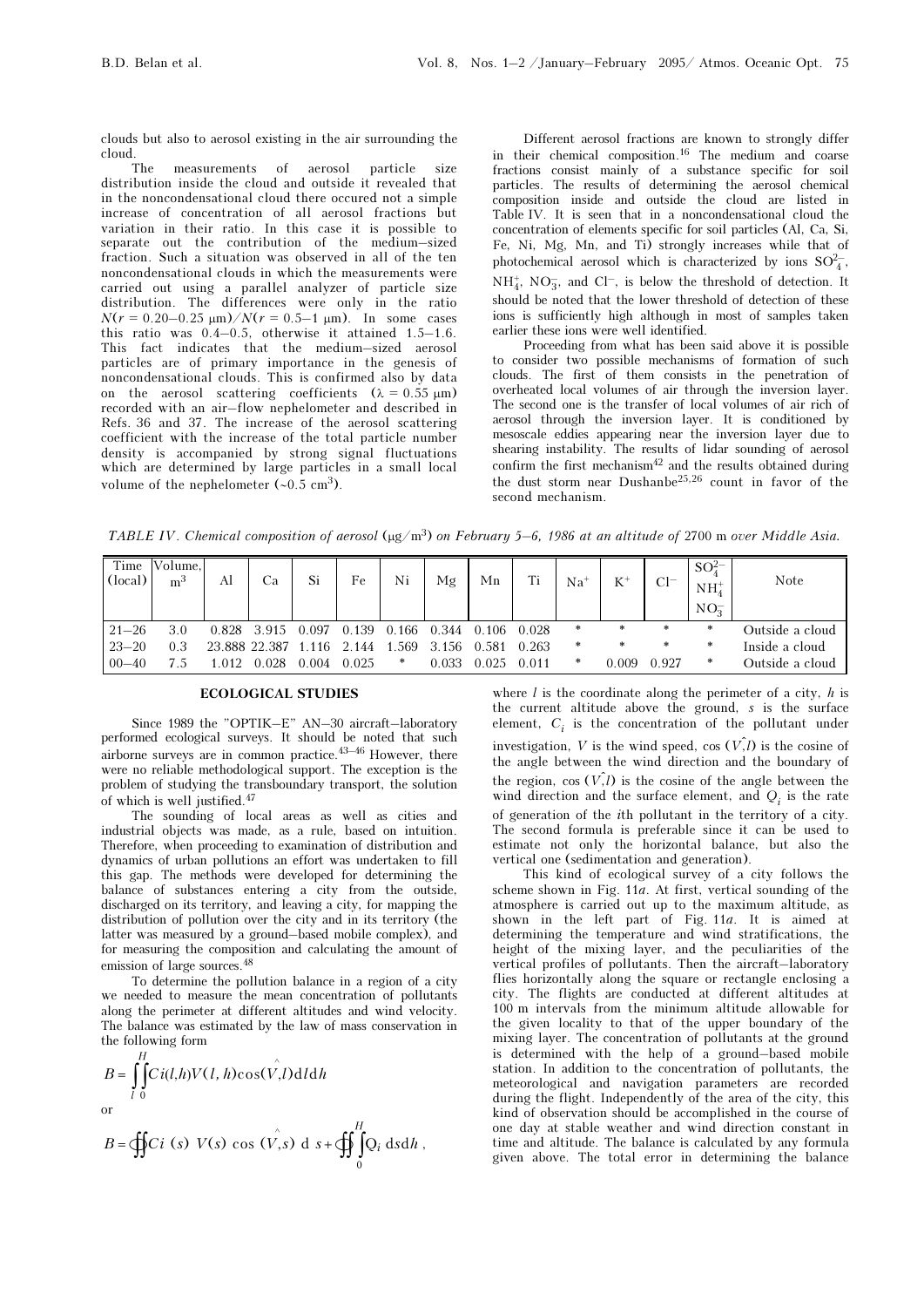could change from 35 to 60% depending on the selected parameter, weather conditions, and geographical peculiarities of the place. The pollution balances for some cities of the Commonwealth of Independent States (CIS) are given in Ref. 48.

The following kind of operation in urban ecological survey is mapping of the distribution of air and near– ground pollutants. Air pollutants are mapped with the help of the aircraft–laboratory whereas near–ground pollutants – with the help of the mobile station. It is schematically shown in Fig. 11b.

At first, in analogy with the case of balance estimation, vertical sounding is carried out to determine the thermodynamic stratification and the altitude profiles of pollutants. The altitudes of horizontal sections (levels) are selected based on the obtained vertical profiles. These criteria are well known,  $49$  therefore, we will not dwell on this question. It should be only noted that the mapping altitudes are not a priori known except the minimum altitude, but are determined during flights. In this kind of sounding the flight line and the number of flight routes of the aircraft–laboratory are equally spaced. The number of routes can vary from 6 to 12 depending on the area of a city. The number of altitudes can vary from three (under conditions of low ground inversion) to six (under condition of an intense mixing in summer).

The sounding data are subsequently used for mapping of the distribution of different components at every altitude of sounding. Intercomparison of these maps is used to pattern the volume distribution of pollutants over the city, while their temporal variations are used to estimate the dynamics of generation and transfer of pollutants.



FIG. 11. Schemes of ecological sounding.

In our earlier papers<sup>42,50,51</sup> we gave some examples of maps that demonstrate the peculiarities of the distribution of pollutants over different cities. In addition to this merit, which is more interesting for the specialists on protection of the environment, these maps have one more merit. They can

be used to explain one or the other peculiarity of the obtained distribution by comparing different air characteristics. The above–discussed points are illustrated by Fig. 12 that shows the results of comparison of the aerosol number density distribution over Khabarovsk with the air flow lines at the same altitude.

It can be seen from Fig. 12 that circulations occur in the wind field over the city. These circulations result in concentrating aerosol inside them. This effect can explain the small value of the pollution balance of this city.<sup>48</sup>



FIG. 12. Distribution of aerosol particle number density (bold solid line) and flow lines (arrows  $\rightarrow$ ) over Khabarovsk; solid line marks the city boundaries.

The third kind of sounding for ecological survey of cities is the determination of the parameters of emission from large sources and their composition and amount. Composition and amount of emission are usually calculated on the basis of the technology or determined by collecting samples from the smoke stacks. In this case the physicochemical changes which may occur in the composition of gas–aerosol mixture spreading through the stack and entering the atmosphere are not taken into account.

It should be noted that a lot of measurements were performed with the aircraft–laboratory flying in the emission plumes. But, as a rule, they were of particular character and reduced either to the detection of one or several emission components or to the investigation of their dynamics in the plume.43–46,52,53 Such measurements gave no way of deducing a general concept of a large number of substances and amount of their emission. The equipment of the "OPTIK–E" AN–30 aircraft–laboratory<sup>1,11</sup> is capable of obtaining a large bulk of information about the emission characteristics.

The sounding of emission of large industrial enterprises was carried out by the scheme shown in Fig. 11c or by the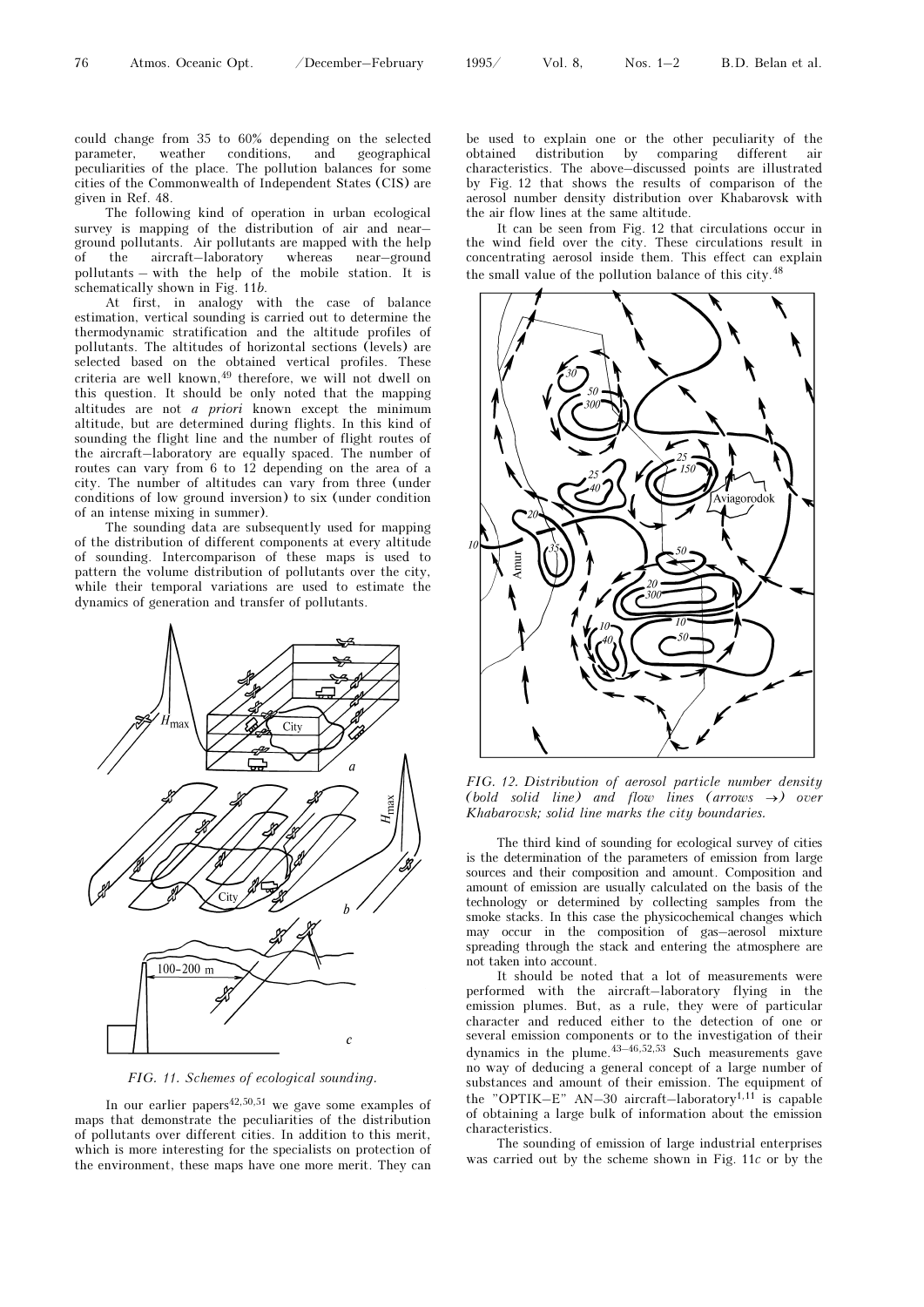direct collection of air samples when flying through the plume or with a lidar when flying over the plume.<sup>54</sup> The samples were collected near the stacks at distances of 100– 200 m from their edges. The altitude and direction of the flight were hold in such a manner that the aircraft– laboratory flew through the plume center perpendicularly to it. Filters and containers were exposed only within the plume, the other characteristics were recorded continuously. The results were published in Refs. 42 and 55.

The meteorological and navigation parameters which were simultaneously recorded from onboard the "OPTIK–  $E''$  AN–30 aircraft–laboratory<sup>11</sup> made it possible not only to determine the emission composition, but also to calculate its amount for each object.

Knowing the plume parameters, the wind velocity  $V(s)$  at the flight altitude, and the mean concentration of pollutants  $C_i(s)$  in the plume cross section, we can determine the amount of substance emitted per unit time

$$
Q = \int\limits_{s} \int C_i(s) V(s) \, \mathrm{d} s.
$$

The estimated total error in determining the amount of emission by this method does not exceed 35%.

Without presenting the data on the amount of emission of different objects, we note that the results obtained by the given procedure may differ from the results of calculations based on the technology by a factor from 0.95 to 10. The reasons for these disagreements were discussed at length in Ref. 48, therefore, we will not describe them here.

The ecological survey of cities described in this paper allowed us to obtain a great bulk of actual material which cannot be described in a single paper. Only a small portion of it has been published. To efficiently use the obtained ecological information the database was created  $^{56}$  which was included in the list of Information Center of the National Committee of the Russian Academy of Sciences under the International Geosphere–Biosphere Program.

#### **CONCLUSION**

This review includes the results which were obtained under the program of airborne studies of the Institute of Atmospheric Optics only in one field: examination of atmospheric aerosol properties. The data on gas composition of air and industrial emissions as well as those on lidar sounding and spectrophotometry of atmospheric parameters and characteristics of the underlying surface were not considered in this paper. So they should be considered separately.

#### ACKNOWLEDGMENTS

The authors would like to thank the staff of the aircraft–laboratory for the results they kindly presented to us as well as the flight and ground personnel of Novosibirsk airline who made the data acquisition possible. Our work secured the financial backing of the Grant R25 from the USA Department of State.

### **REFERENCES**

1. A.Kh. Khrgian, Outlines on Development of Meteorology (Gidrometeoizdat, Leningrad, 1948), 349 pp. 2. A.S. Zaitsev and A.A. Ledokhovich, Instrumentations and Procedure for Airborne Investigation of Clouds (Gidrometeoizdat, Leningrad, 1960), 175 pp.

3. B.D. Belan, Atmos. Oceanic Opt. 6, No. 1, 1–18 (1993).

4. B.D. Belan, in: Instrumentation for Remote Sounding of Atmospheric Parameters (Tomsk Affiliate of the Siberian Branch of the Academy of Sciences of the USSR, Tomsk, 1987), pp. 34–40.

5. V.K. Kovalevskii and G.N. Tolmachev, ibid., pp. 40–46. 6. M.V. Panchenko, A.G. Tumakov, and S.A. Terpugova, ibid., pp. 40–46.

7. A.I. Grishin and G.G. Matvienko, ibid., pp. 47–53.

8. A.N. Volkov, D.M. Kabanov, S.M. Sakerin, et al., ibid., pp. 71–81.

9. A.S. Bespalov, E.I. Gromakov, E.V. Pokrovskii, et al., ibid., pp. 59–71.

10. A.M. Abramochkin, V.V. Zanin, I.E. Penner, et al., Opt. Atm. 1, No. 2, 92–96 (1988).

11. V.E. Zuev, B.D. Belan, D.M. Kabanov, et al., Atmos. Oceanic Opt. 5, No. 10, 706–711 (1992).

12. N.K. Vinnichenko, N.Z. Pinus, S.M. Shmeter, and G.N. Shur, Turbulence in a Free Atmosphere (Gidrometeoizdat, Leningrad, 1976), 187 pp.

13. V.V. Pavlov, Meteorol. Gidrol., No. 3, 63–68 (1985).

14. T.E. Graedal and J.P. Franey, J. Geophys. Res. 79, No. 36, 5643–5645 (1974).

15. A.S. Monin, Weather Forecast as a Problem of Physics (Nauka, Moscow, 1969), 184 pp.

16. B.D. Belan, A.I. Grishin, G.O. Zadde, and G.G. Matvienko, Izv. Akad. Nauk SSSR, Fiz. Atmos. Okeana 23, No. 4, 402–408 (1987).

17. B.D. Belan, Atmos. Oceanic Opt. 7, No. 8, 558–562 (1994).

18. B.D. Belan, A.I. Grishin, G.G. Matvienko, and I.V. Samokhvalov, Spatial Variability of Atmospheric Aerosol Characteristics (Nauka, Novosibirsk, 1989), 152 pp.

19. B.D. Belan, O.Yu. Luk'yanov, M.K. Mikushev, et al., Atmos. Oceanic Opt. 5, No. 10, 701–705 (1992).

20. G.M. Krekov and R.F. Rakhimov, Optical Models of Atmospheric Aerosol (Tomsk Affiliate of the Siberian Branch of the Academy of Sciences of the USSR, Tomsk, 1986), 159 pp.

21. B.D. Belan, G.O. Zadde, Yu.A. Pkhalagov, and T.M. Rasskazchikova, Izv. Akad. Nauk SSSR, Fiz. Atmos. Okeana 23, No. 6, 622–628 (1987).

22. B.D. Belan, E.V. Pokrovskii, and V.V. Tokarev, in: Proceedings of the 12th Meeting on Actinometry, Irkutsk (1984), pp. 200–203.

23. B.D. Belan, G.O. Zadde, M.V. Panchenko, et al., in: Abstracts of Reports at the All–Union Conference "Transformation and Far Transfer of Gaseous and Aerosol Admixtures in the Atmosphere", Vil'nyus (1986), pp. 112–113. 24. B.D. Belan, G.O. Zadde, M.V. Panchenko, et al., in: Proceedings of XI All–Union Symposium on Laser and Acoustic Sounding of the Atmosphere (1987), Vol. 1, pp. 125–129.

25. B.D. Belan, D.M. Kabanov, M.V. Panchenko, et al., in: Soviet–American Experiment on Studying Arid Aerosol (Gidrometeoizdat, Leningrad, 1992), pp. 26–38.

26. A.V. Andronova, B.D. Belan, D.A. Gillette, et al., Izv. Akad. Nauk SSSR, Fiz. Atmos. Okeana 28, No. 8, 798–804 (1992).

27. M.A. Sviridenkov, D.A. Gillette, A.A. Isakov, et al., Atmos. Environ. 270A, No. 16, 2481–2487 (1993).

28. B.D. Belan, G.O. Zadde, M.V. Panchenko, et al., Atm. Opt. 2, No. 8, 661–665 (1989).

29. I.P. Mazin, Meteorol. Gidrol., No. 1, 54–61 (1982).

30. B.D. Belan, G.O. Zadde, and T.M. Rasskazchikova, Meteorol. Gidrol., No. 4, 38–46 (1987).

31. B.D. Belan, M.V. Panchenko, T.M. Rasskazchikova, and V.V. Pol'kin, in: Proceeding of the 9th All–Union Symposium on Laser and Acoustic Sounding of the Atmosphere, Tomsk (1987), Vol. 1, pp. 130–133.